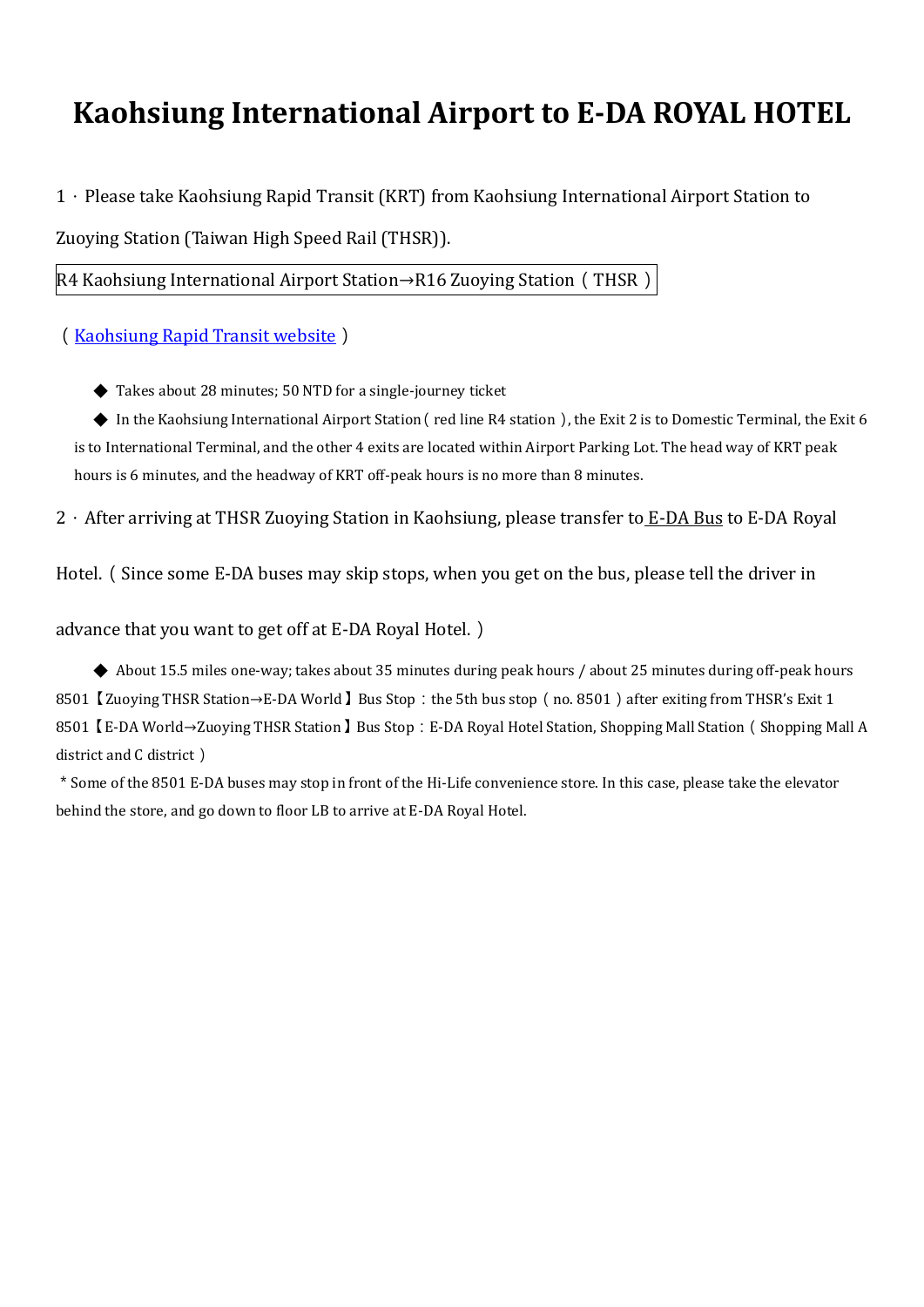E-DA Bus Service Tel.: 0800352520 or (07)657-7528 Real-Time Bus Arrival Information Service: (07)749-7100 (Busno. 8501) Complaint Hotline to Department of Transportation: (07)229-9803



## Valid from October 04 2021

| 8501 Timetable for Weekdays<br><b>E-DA World Station</b><br>toward<br><b>HSR Zuoying Station</b> |          | <b>Weekdays: Monday-Friday</b><br><b>Weekends: Saturday-Sunday</b><br><b>HSR Zuoying Station</b><br>toward<br><b>E-DA World Station</b> |       |
|--------------------------------------------------------------------------------------------------|----------|-----------------------------------------------------------------------------------------------------------------------------------------|-------|
|                                                                                                  |          |                                                                                                                                         |       |
| 06:40                                                                                            | 16:30 進校 | 06:50                                                                                                                                   | 16:30 |
| 07:30                                                                                            | 17:00    | 07:20                                                                                                                                   | 17:00 |
| 08:10                                                                                            | 17:10    | 07:40                                                                                                                                   | 17:20 |
| 08:40                                                                                            | 17:30 進校 | 08:00                                                                                                                                   | 18:00 |
| 09:50                                                                                            | 17:40 進校 | 08:45                                                                                                                                   | 18:30 |
| 10:20                                                                                            | 18:10 進校 | 09:00                                                                                                                                   | 19:00 |
| 11:40                                                                                            | 18:40    | 09:30                                                                                                                                   | 19:20 |
| 12:20 進校                                                                                         | 19:10    | 10:30                                                                                                                                   | 20:00 |
| 13:20 進校                                                                                         | 19:50 進校 | 11:00                                                                                                                                   | 20:30 |
| 14:00                                                                                            | 20:30    | 12:20                                                                                                                                   | 21:20 |
| 14:50 進校                                                                                         | 20:50 進校 | 13:10                                                                                                                                   | 21:30 |
| 15:10                                                                                            | 21:20    | 14:00                                                                                                                                   | 22:00 |
| 15:40 進校                                                                                         | 22:00    | 14:40                                                                                                                                   | 22:30 |
| 16:00                                                                                            | 22:20 進校 | 15:30                                                                                                                                   | 23:00 |
|                                                                                                  |          | 15:50                                                                                                                                   |       |

• 進校 means that the bus goes through I-Shou University Station.

. 8:00-10:00 and 16:00-19:00 are peak hours, please wait with patience.

- . The bus departure and arrival times are affected by traffic conditions.
- If you are going to E-DA Hotels or I-Shou University, please tell the driver in advance.